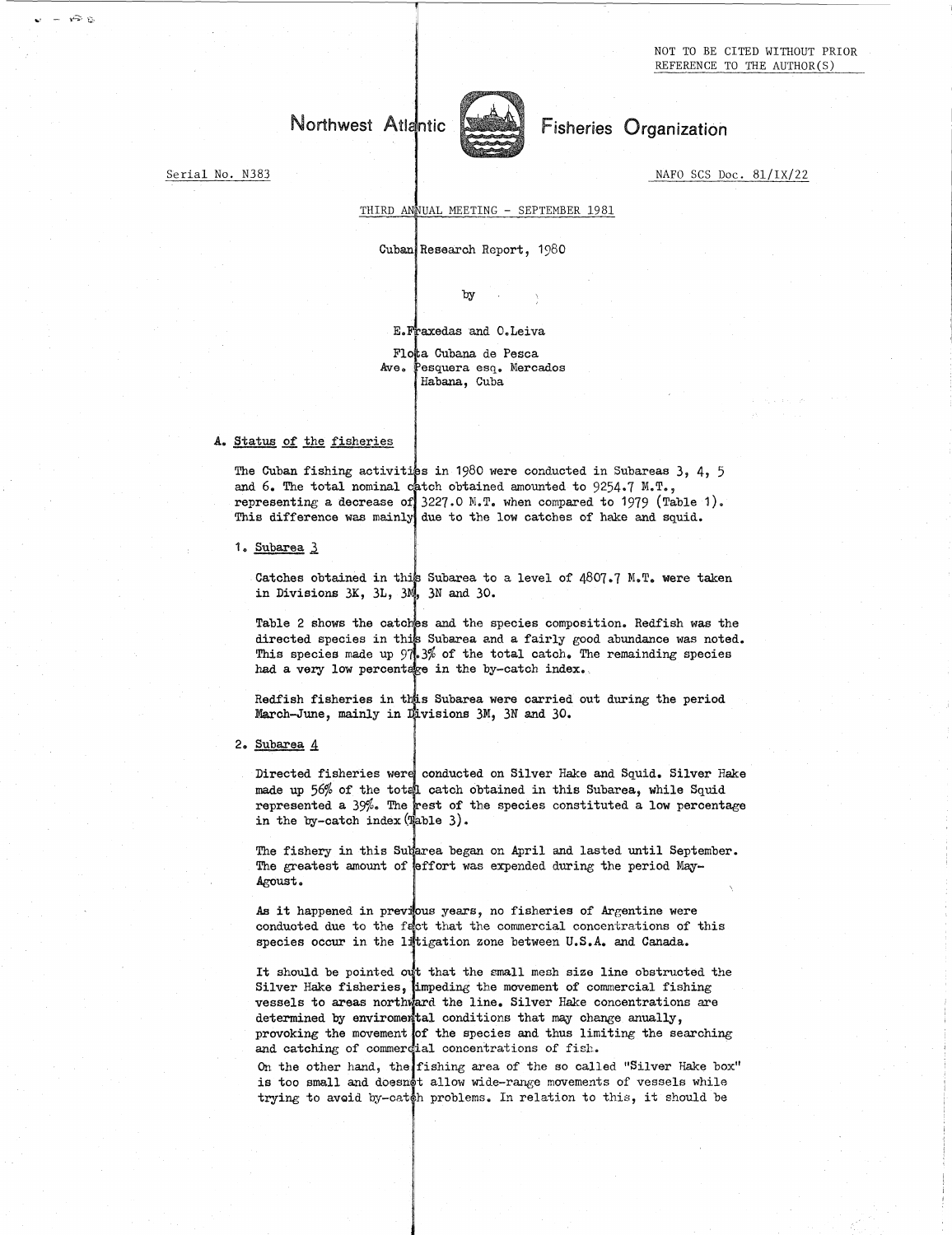noted that occasionally, when beginning a fishery, the by-catch limit may go beyond the allowable index for haddock, pollock and cod; however, at the end of the season or any extended period, the by-catch percentage *is* found to be within the rates established. The lack of flexibility ooncerning this matter constantly brings about operational difficulties that could be easily avoided if the allowable percentage is tailored to the by-catch requirements of the different periods of the season. noted that occomay go beyond<br>however, at the<br>percentage is<br>flexibility ood<br>difficulties the stailored to<br>the season.<br>3. Subareas  $\frac{5}{7} + \frac{6}{7}$ <br>Catches in Suband Division 6

 

Catches in Subareas  $5 + 6$  were taken during March in Subdivision  $5\%$ e and Division 6A within the fishing windows established in that zone.

The total nominal catch obtained in both Subareas amounted to 366.5 M.T.

Silver Hake *was* the directed species in the former areas, but the predominant species *was* mackerel (64.1% of the total catch) mainly in Division 6A. Small quantities of other species were also caught (Table 4).

## B. Special. Research Studies

# 1. Biological studies by species

During 1980 the Observer Programme on board commercial Cuban fishing vessels continued throughout the fishing season, so biological sampling was conducted on Short-finned Squid and Silver Hake from Divisions 3LN, 30 and 3M. Forms CFS-1 with a part of length frequencies of the former species were sent to NAFO Secretariant.

A sample of 3196 Redfish was taken (2518 from Division 3M and 678 from Division 3LN) which allowed to compute the length-weight relationship of this species for each Division.

347 pairs of Silver Hake otoliths were removed (123 males and 224 females) in order to determine and update the age-length key.

|  | Table 1.- Nominal catches by Subareas during 1979 and 1980. |                       |                    |                          |                    |
|--|-------------------------------------------------------------|-----------------------|--------------------|--------------------------|--------------------|
|  |                                                             | 1979                  |                    |                          | 1980               |
|  | SUBAREAS                                                    | $M_{\odot} T_{\odot}$ | Ļ.                 | $M_{\bullet}T_{\bullet}$ | K                  |
|  | $\overline{c}$                                              | 882.3                 | 7.1                |                          |                    |
|  | 3                                                           | 5792.4                | 46.4               | 4807.7                   | 51.9               |
|  | 4                                                           | 5807.0                | 46.5               | 4080.5                   | 44.1               |
|  | $5 + 6$                                                     |                       |                    | 366.5                    | 4.0                |
|  | TOTAL                                                       | 12481.7               | 100 <sub>e</sub> 0 | 9254.7                   | 100 <sub>e</sub> 0 |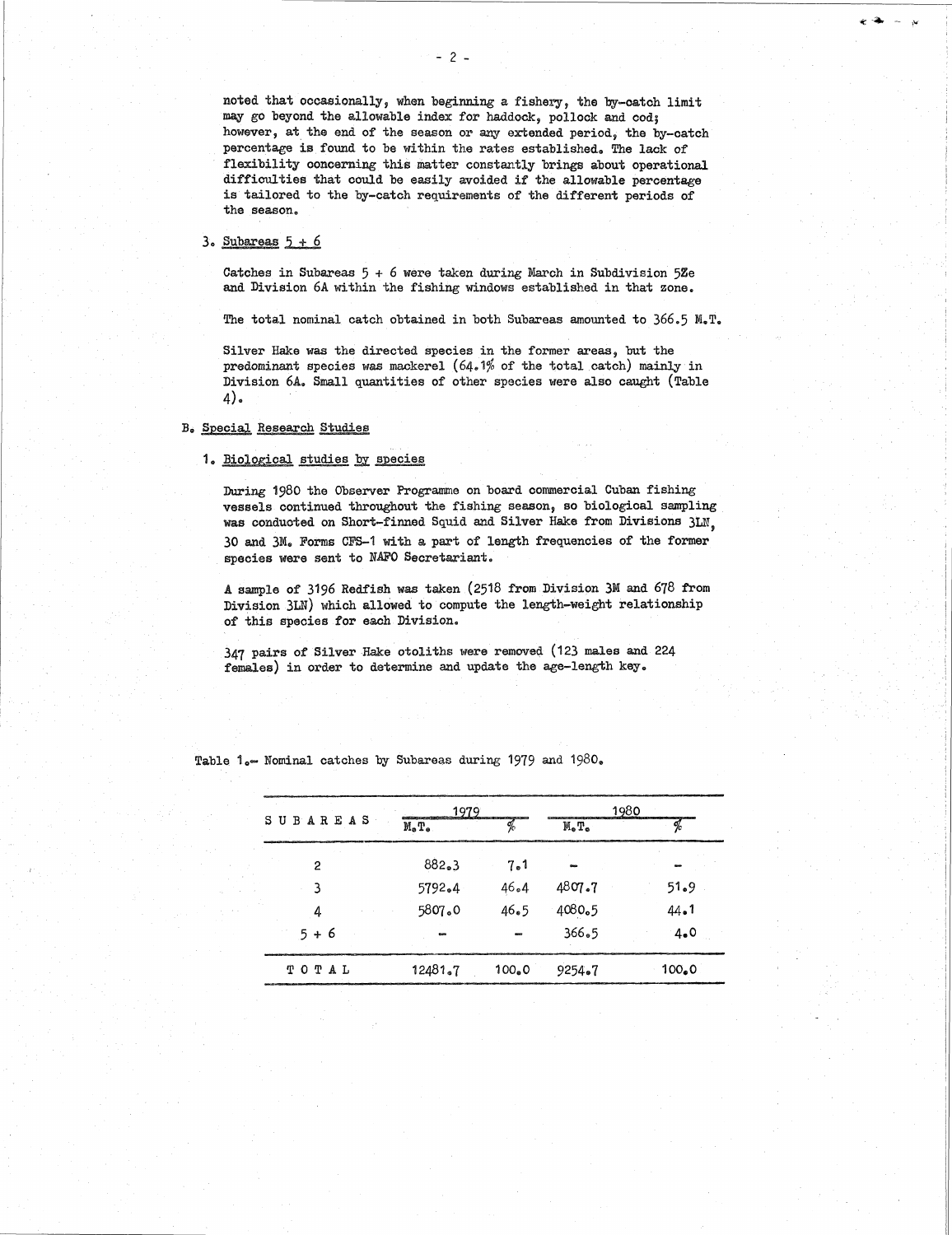|                                                               | $3 -$    |                              |       |                          |
|---------------------------------------------------------------|----------|------------------------------|-------|--------------------------|
|                                                               |          |                              |       |                          |
|                                                               |          |                              |       |                          |
| Table $2_{\circ}$ Catches in Subarea $\beta$ , 1979 and 1980. |          |                              |       |                          |
|                                                               | CATCHES  | (MT)                         |       | %                        |
| <b>SPECIES</b>                                                | 1979     | 1980                         | 1979  | 1980                     |
| Atlantic cod                                                  | 410.0    | 52.9                         | 7.0   | 1.1                      |
| Atlantic redfish                                              | 5147.7   | 4679.3                       | 88.9  | 97.3                     |
| Flatfishes n.e.i.                                             | 14.9     | $17-9$                       | 0.3   | 0.4                      |
| Groundfishes n.e.i.                                           | 23.3     | $\qquad \qquad \blacksquare$ | 0.4   |                          |
| Silver hake                                                   | 34.0     | 43.0                         | 0.6   | 0.9                      |
| Red hake                                                      | 3.2      | 10.9                         | 0.1   | 0.3                      |
| Pollock                                                       | 2.6      | 1.3                          | 0, 0  | 0,0                      |
| Atlantic cackerel                                             | $27 - 4$ |                              | 0.5   | $\overline{\phantom{a}}$ |
| Squid                                                         | 129.3    |                              | 2.2   | $\sim$                   |
| Atlantic halibut                                              |          | 1.5                          |       | $O_0 O$                  |
| Haddock                                                       |          | 0.9                          |       | 0, 0                     |
| TOTAL                                                         | 5792.4   | 4807.7                       | 100.0 | 100 <sub>o</sub> 0       |
|                                                               |          |                              |       |                          |

*b*

 $\Delta$  $\epsilon$ 

Table 3.-- Catches in Subarea  $4, 1979$  and  $1980$ .

| 5792.4          | 1.5<br>0.9<br>4807.7                                        |                                                                                                                  | 100.0                        | 0 <sub>o</sub><br>0, 0<br>100 <sub>n</sub> 0 |  |
|-----------------|-------------------------------------------------------------|------------------------------------------------------------------------------------------------------------------|------------------------------|----------------------------------------------|--|
|                 |                                                             |                                                                                                                  |                              |                                              |  |
|                 |                                                             |                                                                                                                  |                              |                                              |  |
|                 |                                                             |                                                                                                                  |                              |                                              |  |
|                 |                                                             |                                                                                                                  |                              |                                              |  |
|                 |                                                             |                                                                                                                  |                              |                                              |  |
|                 |                                                             |                                                                                                                  |                              |                                              |  |
|                 |                                                             |                                                                                                                  |                              |                                              |  |
|                 |                                                             |                                                                                                                  |                              |                                              |  |
|                 |                                                             |                                                                                                                  |                              |                                              |  |
|                 |                                                             |                                                                                                                  |                              |                                              |  |
| CATCHES<br>(MT) |                                                             |                                                                                                                  | %                            |                                              |  |
| 1979            |                                                             |                                                                                                                  |                              | 1980                                         |  |
|                 |                                                             |                                                                                                                  |                              |                                              |  |
|                 | 2286.7                                                      |                                                                                                                  | 30.9                         | 56.0                                         |  |
| 9.8             | 9.8                                                         |                                                                                                                  | 0.2                          | 0.2                                          |  |
| 1.1             | 4.3                                                         |                                                                                                                  |                              | 0.1                                          |  |
| 0.9             | 27.3                                                        |                                                                                                                  |                              | 0.7                                          |  |
| 1.1             | 20.0                                                        |                                                                                                                  | $\qquad \qquad \blacksquare$ | 0.5                                          |  |
|                 |                                                             |                                                                                                                  |                              | 1.5                                          |  |
| 20.5            |                                                             |                                                                                                                  | 0.4                          | 0.5                                          |  |
|                 |                                                             |                                                                                                                  |                              | 0.5                                          |  |
|                 |                                                             |                                                                                                                  |                              | 39.0                                         |  |
|                 |                                                             |                                                                                                                  | ò,                           | 0.1                                          |  |
|                 |                                                             |                                                                                                                  |                              | 0,8                                          |  |
|                 |                                                             |                                                                                                                  |                              | 0.1                                          |  |
|                 |                                                             |                                                                                                                  |                              | 0.0                                          |  |
|                 | 4080.5                                                      |                                                                                                                  | 100 <sub>e</sub> 0           | 100.0                                        |  |
|                 | 1798.2<br>12.9<br>$23-3$<br>3887.3<br>1.1<br>51.1<br>5807.3 | Catches in Subarea $4, 1979$ and $1980$ .<br>1980<br>60.9<br>19.5<br>18.8<br>1589.3<br>5.1<br>31.7<br>6.6<br>0.5 |                              | 1979<br>0, 2<br>0.4<br>66.9<br>1.0           |  |